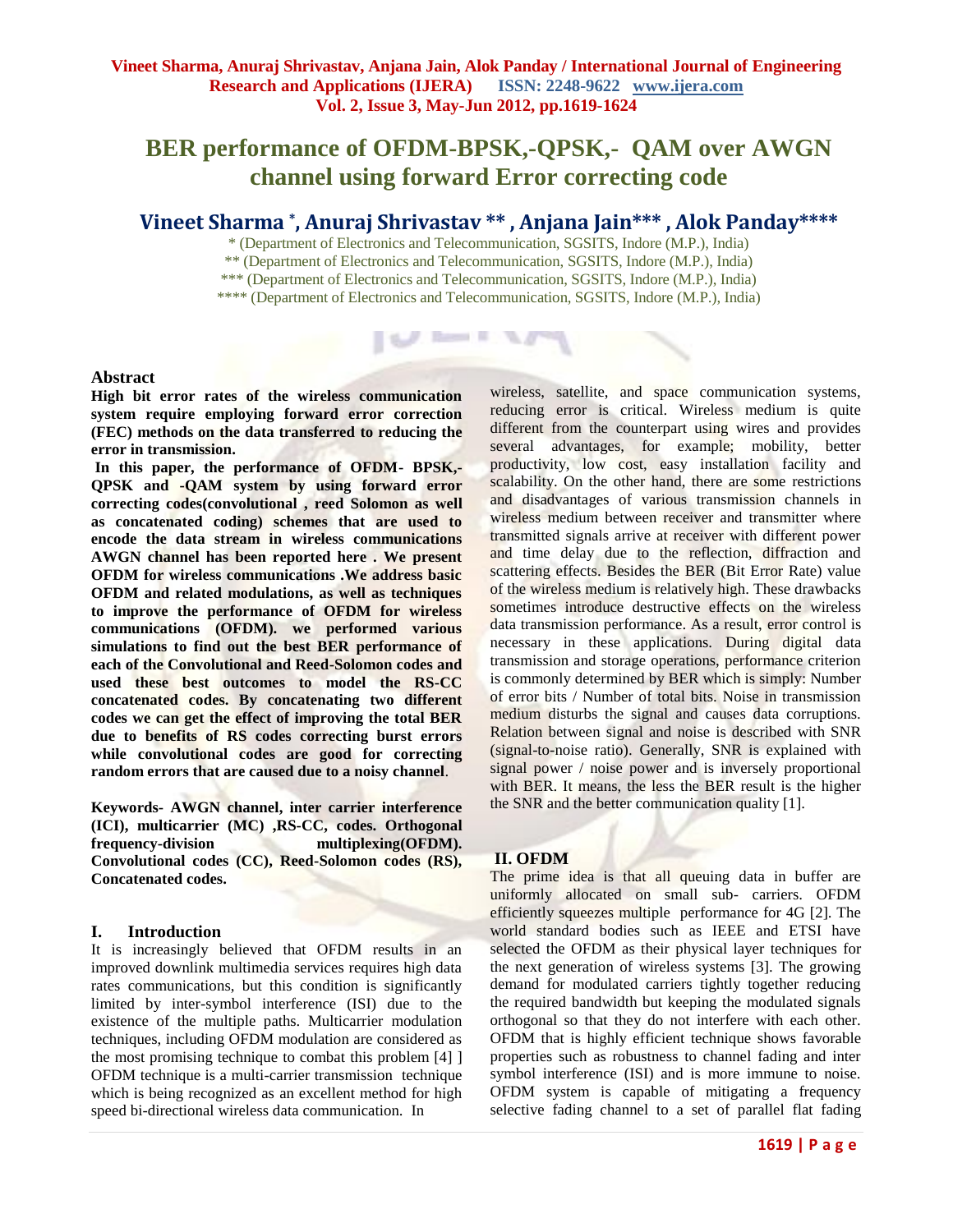channels, which need relatively simple processes for channel equalization OFDM systems have gained an equivalent attention with flat fading environment. In [8], present the method of Channel estimation and Carrier frequency offset to design an OFDM receiver in flat fading environment. However, BER performance of OFDM system in flat fading channel using BPSK modulation technique is studied by Lijun et al. [9]. so our motivation behind this paper is to study the performance of OFDM system using flat fading channel of AWGN channel.



Figure (1) OFDM model

An OFDM signal is a sum of sub carriers that are individually modulated by using phase shift keying (PSK) or quadrature amplitude modulation (QAM). The symbol can be written as

$$
S(t)=\qquad R_e \{ \sum_{i=\frac{N_s}{2}}^{\left(\frac{(N_s}{2})-1\right)} d_{\left(i+\frac{N_s}{2}\right)} \exp \left(j2\pi \left(f_c-\frac{i+0.5}{\tau}\right) (t-\frac{N_s}{2})\right)\}
$$

 $t_s \le t \le t_s + T$  (1)

$$
S(t)=0 \qquad , \qquad t < t_s \text{ and }, t > t_s + T
$$

Where:

*Ns* is number of sub channels

T is the symbol duration

*fc* is carrier frequency

The equivalent complex base band notation is given by:

$$
S(t) = \sum_{\substack{i=-\frac{N_s}{2} \\ i \neq \frac{N_s}{2}}}^{(\frac{N_s}{2})-1} d_{\left(i+\frac{N_s}{2}\right)} \exp\left(j2\pi \frac{i}{T}(t-t_s)\right)
$$

$$
S(t)=0 \t, t < t_s \text{ and } t > t_s + T \t(2)
$$

In this case, the real and imaginary parts correspond to the in-phase and quadrature parts of the OFDM signal. They have to be multiplied by a cosine and sine of the desired frequency to produce the final OFDM signal.

| Table:1 |  | OFDM specification |
|---------|--|--------------------|
|---------|--|--------------------|

| <b>NFFT</b>         | 256 |
|---------------------|-----|
| <b>OFDM</b> symbols | 192 |
| No. of sub carrier  | 256 |
| Guard time          |     |

## **III. AWGN channel**

High data rate communication over additive white Gaussian noise channel(AWGN) are limited by noise .The received signal in the interval  $0 \le t \le T$  may be expressed as  $r(t)=S_m(t) + n(t)$ 

where  $n(t)$  denotes the sample function of additive white Gaussian noise(AWGN) process with power- spectral density.



## **IV. Error correcting code**

There are two different types of FEC techniques, namely block codes i.e. Reed-Solomon code and Convolutional codes [2]. The Viterbi algorithm is a method for decoding convolutional codes. It has been counted as one of good decoding scheme up to date. This algorithm, however, is vulnerable to burst error which means a series of consecutive errors [3]. Since most physical channels make burst errors, it can be a serious problem.

Furthermore, the complexity increases as the number of memories in the encoder increases, and the increase of the memory causes the increase of computation. To compensate these problems, a new solution can be applied: a concatenation of a Reed-Solomon (RS) code and a convolutional code (CC) i.e., RS-CC concatenated codes. Since RS code is very strong to the burst error, the RS-CC concatenated codes can have good performance than CC and RS itself.

## **A. Reed-Solomon Codes (RS)**

.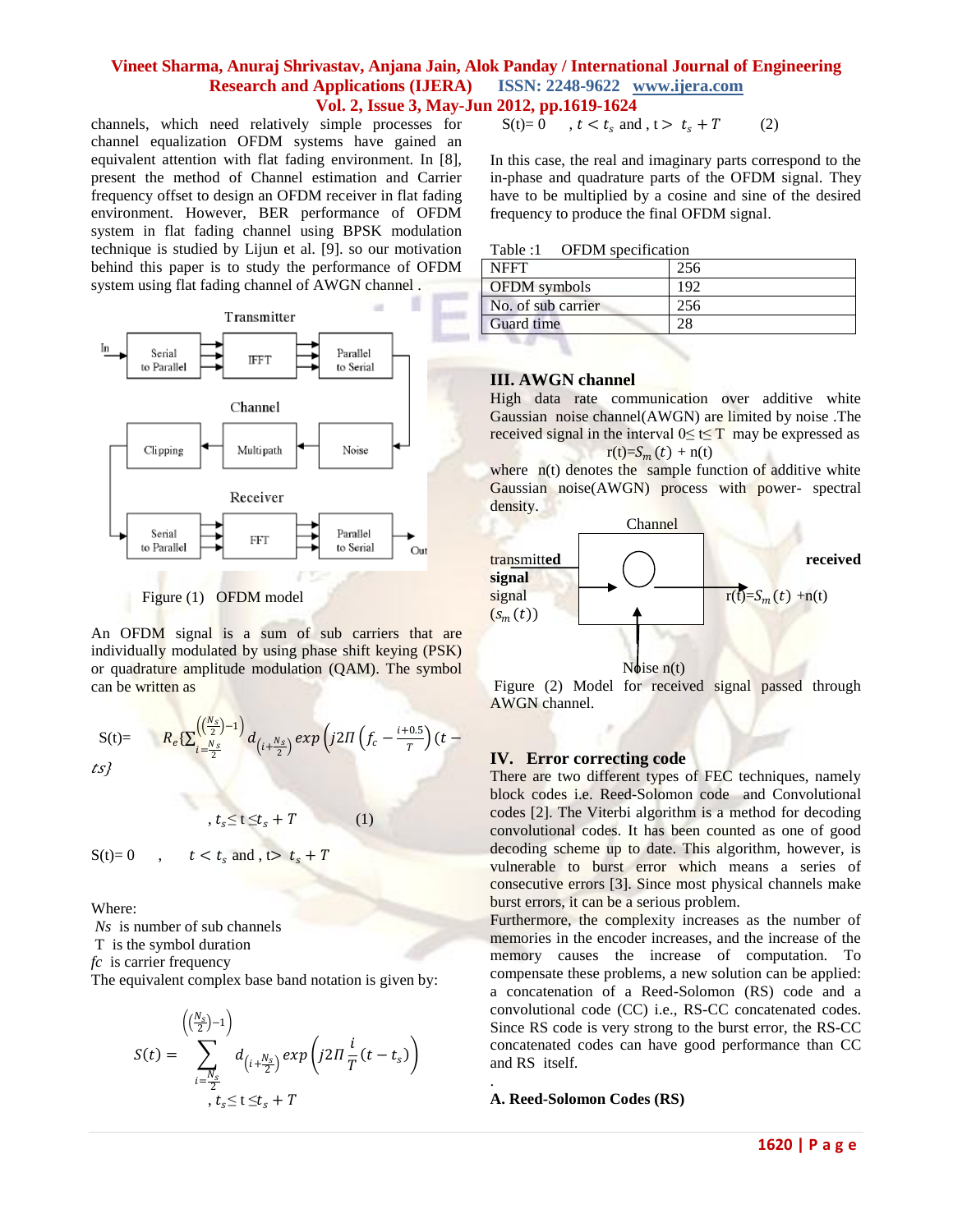The RS code is one of linear block code [5]. It is vulnerable to the random errors but strong to burst errors. Hence, it has good performance in fading channel which have more burst errors. In coding theory Reed–Solomon (RS) codes are cyclic error correcting codes. There is a systematic way of building codes that could detect and correct multiple random symbol errors. By adding t check symbols to the data, an RS code can detect any combination of up to t erroneous symbols, and correct up to [t/2] symbols. As an erasure code, it can correct up to t known erasures, or it can detect and correct combinations of errors and erasures. Furthermore, RS codes are suitable as multiple-burst bit-error correcting codes, since a sequence of b+1 consecutive bit errors can affect at most two symbols of size b. Reed-Solomon codes have found important applications from deep-space communication to consumer electronics. They are prominently used in consumer electronics such as CDs, DVDs, Blu-ray Discs, in data transmission technologies such as DSL

& WiMAX.. The Reed-Solomon code is a  $[n,k,n-k+1]$ code, in other words, it is a linear block code of length n with dimension  $k$  and minimum Hamming distance  $n-k+1$ . The error-correcting ability of a Reed–Solomon code is determined by its minimum distance, or equivalently, by n−k, the measure of redundancy in the block. If the locations of the error symbols are not known in advance, then a Reed–Solomon code can correct up to  $(n - k) / 2$ erroneous symbols, i.e., it can correct half as many errors as there are redundant symbols added to the block. A Reed–Solomon code is able to correct twice as many erasures as errors, and any combination of errors and erasures can be corrected as long as the relation  $2E_r + S \leq$ n - k is satisfied, where Er is the number of errors and S is the number of erasures in the block. For practical uses of Reed–Solomon codes, it is common to use a can be represented as an m-bit value. The sender sends the data points as encoded blocks, and the number of symbols in the encoded block is  $n = 2^m - 1$ . Thus a Reed–Solomon code operating on 9-bit symbols has  $n = 2^m - 1 = 511$ symbols per block. The number k, with  $k < n$ , of data symbols in the block is a design parameter [12].

#### **B. Convolutional Codes (CC)**

Convolutional codes are extensively used for real time error correction. Convolutional coding is done by combining the fixed number of input bits. The input bits are stored in fixed length shift register and they are combined with the help of mod-2 adders. An input sequence and contents of shift registers perform modulotwo addition after information sequence is sent to shift registers, so that an output sequence is obtained. This operation is equivalent to binary convolution and hence it is called convolutional coding. The ratio R=k/n is called the code rate for a convolutional code where k is the number of parallel input bits and n is the number of parallel decoded output bits, m is the symbolized number

of shift registers. Shift registers store the state information of convolutional encoder, and constraint length (K) relates the number of bits upon which the output depends. A convolutional code can become very complicated with various code rates and constraint lengths. A simple convolutional code with  $\frac{1}{2}$  code rate is shown in fig.1. Here m represent the current message bit and m1,m2 represent the previous two successive message bits stored which represent the state of shift register. This is a rate  $(k/n) = 1/2$ , with constraint length K=3 convolutional encoder. Here k is the number of input information bits and n is the number of parallel output encoded bits at one time interval. In the encoder we observe that whenever a particular message bit enters a shift register, it remains in the shift register for three shifts. And at the fourth shift the message bit is discarded or simply lost by overwriting.



Fig.3 : Convolutional encoder with rate  $\frac{1}{2}$ , k=1, n=2, K=4,  $m=3$ .

The constraint length, K, of the convolutional encoder is defined by  $K= m+1$ , where m is the maximum number of memories in any convolutional encoder.

#### **A.1 Viterbi Decoding**

Viterbi decoding algorithm is mostly applied to convolutional encoder and it uses maximum likelihood decoding technique [4]. Noisy channels cause bit errors at receiver. Viterbi algorithm estimates actual bit sequence using trellis diagram. Commonly, its decoding algorithm is used in two different forms. This difference results from the receiving form of the bits in the receiver. Decoded information is received with hard decision or soft decision. Decoded information is explained with  $\pm 1$  on hard decision operation while soft decision decoding uses multi bit quantization [4]. Hard decision and soft decision decoding refer to the type of quantization used on the received bits. Hard decision decoding uses 1 bit quantization on the received channel values while soft decision decoding uses multi bit quantization on the received channel values. For hard decision decoding, the symbols are quantized to one bit precision while for soft decision decoding, data bits are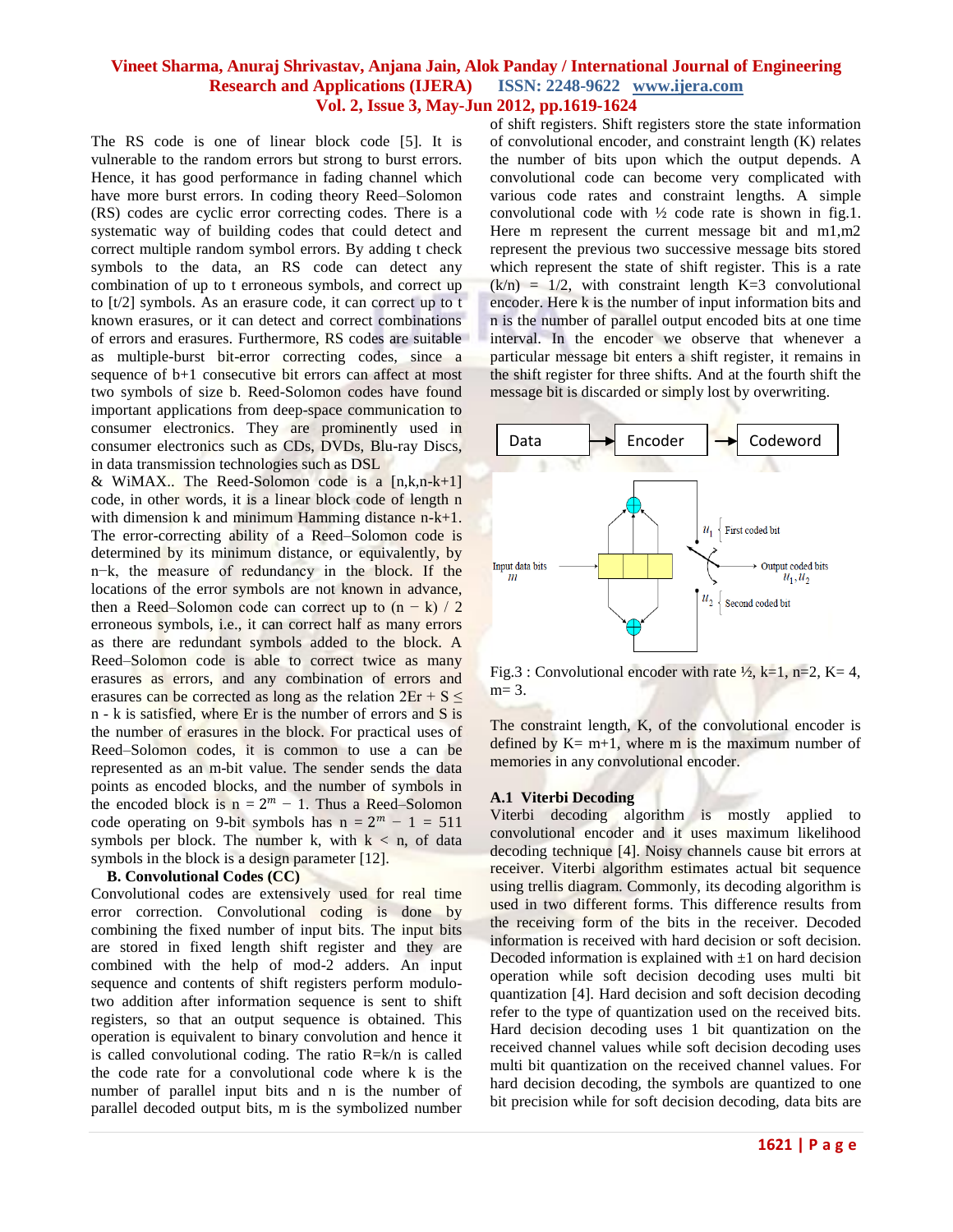quantized to three or four bits of precision. The selection of quantization levels is an important design decision because of its significant effect on the performance of the link [10].

#### **C. Concatenated Codes**

Since the two codes i.e. Convoluional codes and Reed Solomon codes have different characteristic in terms of handling the errors, so their concatenation lead to give benefits in BER performance. More specifically, the CC is good for correcting random errors that is caused due to a noisy channel and RS codes can combat burst errors which is caused by convolutional decoder. This is main reason for using concatenated scheme because it reduces overall error rate than single coding scheme. It has been used in deep space communications and digital video broadcasting systems. RS-CC code is a concatenated code of RS code as the outer code and Convolutional code as the inner code [11]. The basic structure for RS-CC concatenated codes is shown in fig. 4.

Fig. 4 shows the basic block structure of CC-RS codes. CC-RS code is a concatenated code of Convolutional code as the outer code and RS code as the inner code. The basic structure for CCRS concatenated codes is `shown in fig.4



Fig. 4: Basic block structure of RS-CC codes

#### **V. Simulation Results**

A full system model was implemented in MATLABTM according to the above described system for different coding techniques. Performance analysis is done for different code rates by taking random data stream of defined length for each of the coding techniques. Here we transmit our data by using OFDM technique in which large number of closely-spaced [orthogonal](http://en.wikipedia.org/wiki/Orthogonality#Communications) [sub-carriers](http://en.wikipedia.org/wiki/Subcarrier) are used to carry [data.](http://en.wikipedia.org/wiki/Data) Each sub-carrier is modulated with a conventional modulation scheme (such as

[Quadrature Amplitude Modulation](http://en.wikipedia.org/wiki/Quadrature_amplitude_modulation) or [phase-shift](http://en.wikipedia.org/wiki/Phase-shift_keying)  [keying](http://en.wikipedia.org/wiki/Phase-shift_keying)*).*Here we have used BPSK (Binary Phase Shift Keying) and QPSK (Quadrature Phase Shift Keying) phase shift keying modulation and demodulation for all the simulations. The encoded data is then passed through Gaussian channel which adds additive white Gaussian noise (AWGN) to the channel symbols produced by the encoder. In AWGN channel  $E_b / N_0$  dB denotes the information bit energy to noise power density ratio.The simulation is performed between SNR which is derived

from  $E_b/N_0$  and modulation technique used and at the yaxis we plot the bit error rate (BER).

#### **A . CC code simulation**

When we perform the simulations for only convolutional codes with different combination of modulation technique and code rates . i.e. BPSK -1/2,QPSK-1/2 QPSK-3/4, 16QAM-1/2, 16QAM-3/4, 64QAM-2/3, 64QAM-3/4. The block length (n) taken is 171 and traceback length as 2. From fig.5, it can be seen that when we move lower modulation scheme i.e. BPSK to higher modulation scheme i.e. QAM the BER performance decrease because we combined large no. of bit to form a symbol. For same modulation technique BER performance is different for different code rate. For QPSK-1/2, QPSK-3/4 decrease the code rate the BER performance improves and the best result comes for rate 1/2, for this the absolute BER performance is approx. 2.5dB better than code rate 3/4 at BER of  $10^{-2}$ .

#### **B. RS code simulation**

Next we performed the simulations for RS codes for different block lengths and different modulation technique. We can see from fig. 6, as the block length increases the BER performance improves also it can be seen from the graph that the performance also improves for small values of code rate and when modulation complexity increase then BER performance decrease. The RS code, which is well suited for correction of burst errors, shows a poor BER performance for lower SNR values, because of the mainly random errors introduced by the AWGN. Here value of n, k will change according to the modulation.

#### **C. RS-CC Codes Simulations**

Then we performed simulation for RS-CC codes. Here the outer code is RS code and the inner code is CC. The information bits go into the RS encoder and the output of RS encoder is the input of the CC encoder. For comparison of simulation results for single RS code and convolution code with the concatenated codes, we have the previous two results which we got from the RS and CC simulations done earlier in this paper. The specification of outer and inner code for the two concatenated codes is shown in Table 1

| Table 2: specification of concatenated code |  |
|---------------------------------------------|--|
|---------------------------------------------|--|

|            | Outer code                       | Inner code                          |
|------------|----------------------------------|-------------------------------------|
|            | RS code                          | CC code                             |
| RS-CC code | with<br>Vary<br>modulation       | (171, 133)<br>No. of memory<br>$=7$ |
| Decoding   | Berlekamp-<br>Massey<br>decoding | Viterbi decoding                    |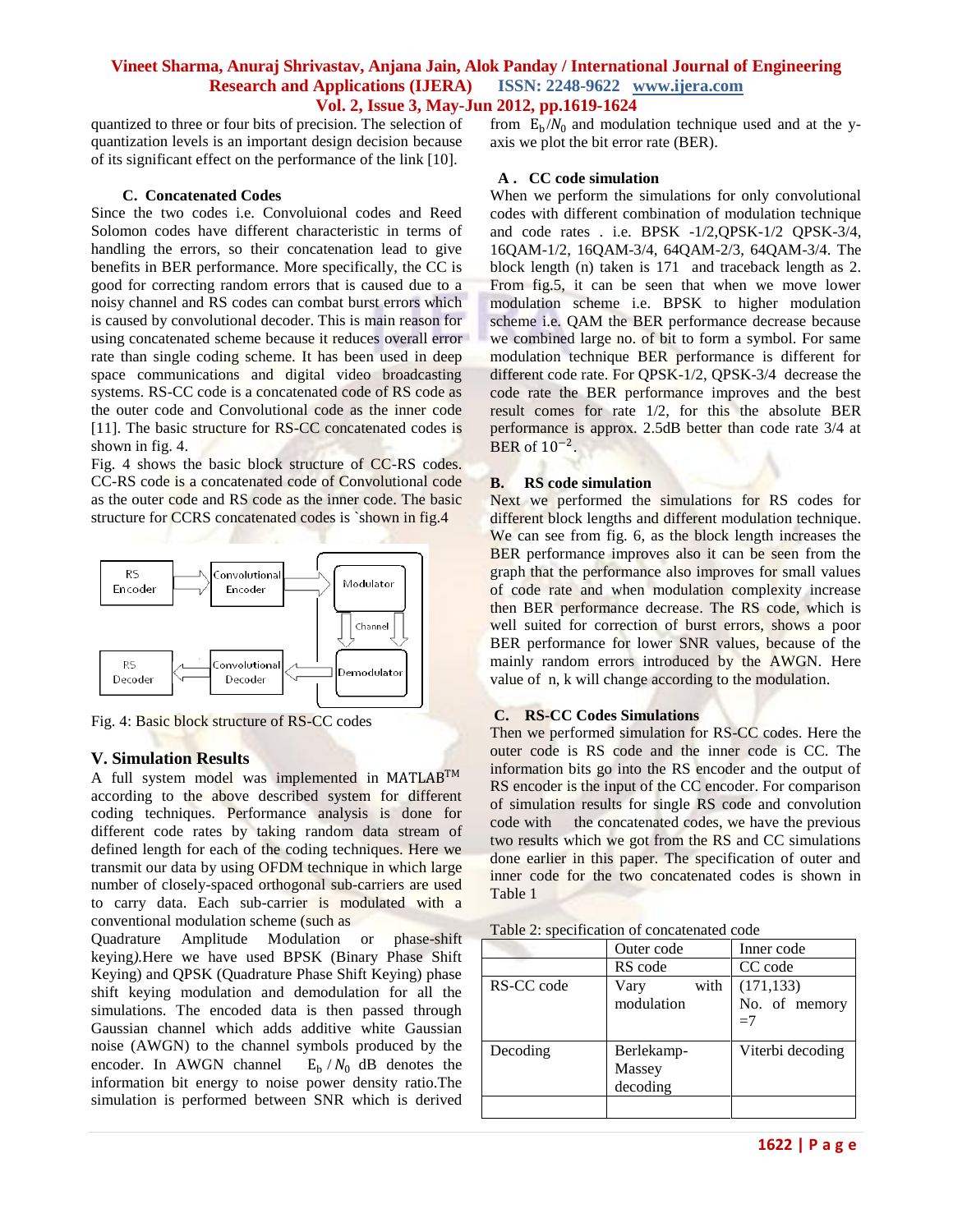

Figure 5; BER performance on AWGN channel using CC FEC.

The convolutional encoder we have used for the concatenated codes is the best BER result for lower code rate that we got in our first simulation (shown in fig. 5) and the RS encoder used is also the best outcome result for different modulation technique. Here we got simulations for different block lengths and different modulation technique as shown in fig.6 of this paper. We used (400, 240) RS code in GF  $(2^9)$ . It can be decoded by using Berlekamp-Massey decoding algorithm. The convolutional encoder we used is (171, 133) with variable code rate and 7 memories i.e. 7 constraint length. Decoding is done by Viterbi decoding algorithm with traceback length as 2 for RS-CC code. Table 2 gives the achieve coding gain when use concatenated code as compare to single code without coding. We can see from the above plot that the BER curves for concatenated codes are far better than non concatenated codes and too far better than the curve for uncoded data transmission. The flattening effect of the curve keeps on reducing from uncoded curve towards the RS-CC curve.

Table3 : Gain comparison between different FEC technique

| Modulation           | Switch from RS<br>RS-CC<br>at<br>to<br>BER $10^{-3}$ .<br>Gain/dB | Switch fro CC to<br><b>RS-CC</b> at BER<br>$10^{-3}$<br>Gain/dh |
|----------------------|-------------------------------------------------------------------|-----------------------------------------------------------------|
| $BPSK - \frac{1}{2}$ |                                                                   | 0                                                               |
| QPSK- $\frac{1}{2}$  | 1.5                                                               | .5                                                              |
| <b>QPSK-3/4</b>      | .5                                                                | .5                                                              |
| 16QAM -1/2           | .6                                                                | .5                                                              |
| 16QAM-3/4            | 2                                                                 |                                                                 |
| 64QAM-2/3            | 2                                                                 | 1.1                                                             |
| 64QAM-3/4            | 4                                                                 | .6                                                              |

Figure 6: BER performance on AWGN channel using RS FEC.



Figure 7 BER performance on AWGN channel using RS-CC FEC.

From fig.7 it is clear that the performance of RS-CC concatenated code outperforms that of non concatenated codes. It can be seen that RS-CC curve shows less flattening effect and has a better slope than the other two codes. It is cleared that BER performance with coding is much better than

#### **VI. Conclusion**

In this paper we compare the performance in terms of BER using different Forward Error Correction codes on AWGN channel . We evaluate Bit Error Rate of convolutional codes at different code rates. Similarly we evaluate performance for Reed-Solomon codes for different block lengths as well as code rates. In these case we simulate different combination of modulating technique with the code rate .The best results of each of the two were used to model the concatenated codes. We compared the performance of RS-CC as concatenated codes with the individual codes using data transmission. The simulation results confirms the outperformance of the concatenated